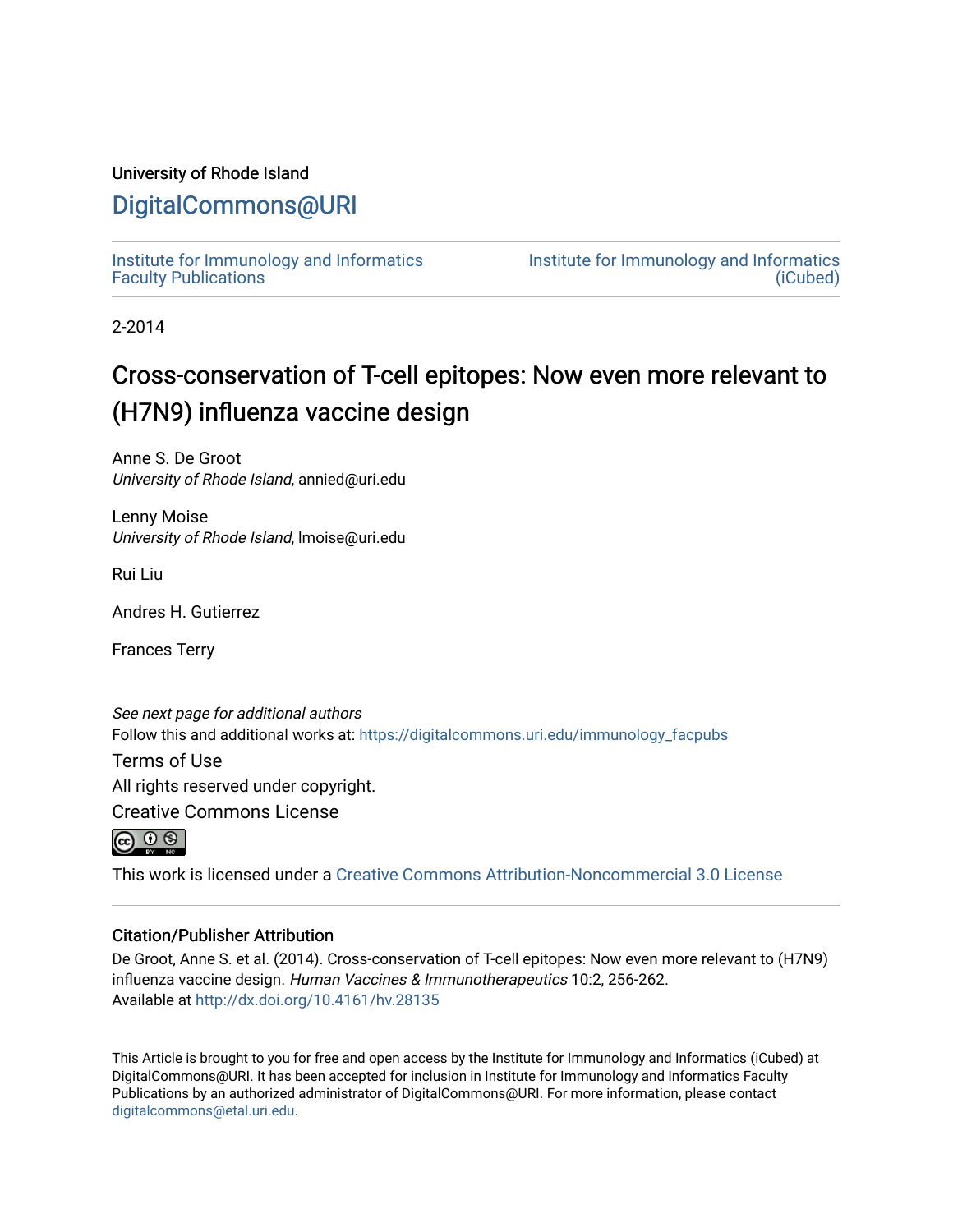## Authors

Anne S. De Groot, Lenny Moise, Rui Liu, Andres H. Gutierrez, Frances Terry, Ousmane A. Koita, Ted M. Ross, and William Martin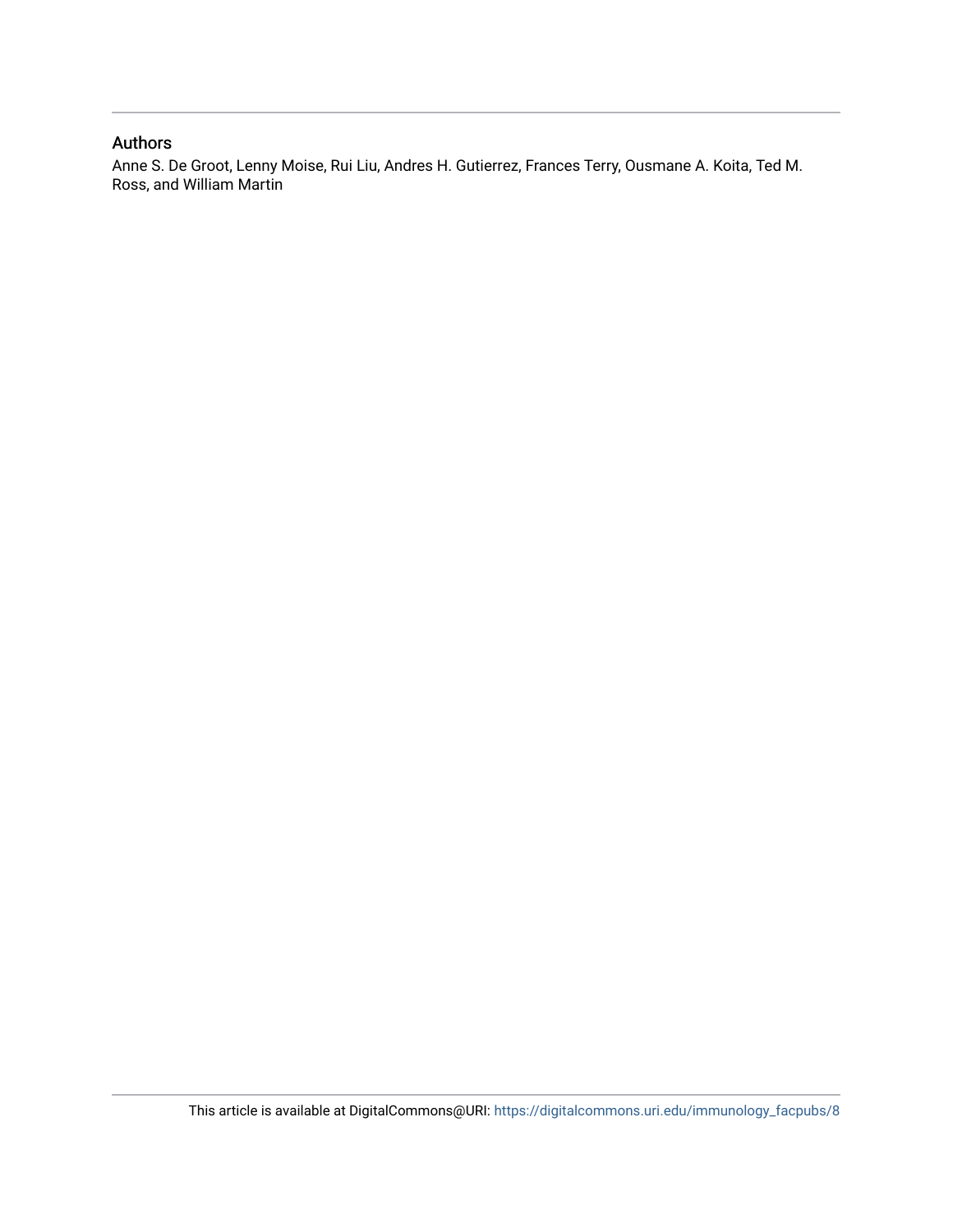## **Cross-conservation of T-cell epitopes** Now even more relevant to (H7N9) influenza vaccine design

Anne S De Groot<sup>1,2,\*</sup>, Lenny Moise<sup>1,2</sup>, Rui Liu<sup>1</sup>, Andres H Gutierrez<sup>1</sup>, Frances Terry<sup>2</sup>, Ousmane A Koita<sup>3,4</sup>, Ted M Ross<sup>5</sup>, and William Martin2

<sup>1</sup>Institute for Immunology and Informatics; University of Rhode Island; Providence, RI USA; <sup>2</sup>EpiVax, Inc.; Providence, RI USA; <sup>3</sup>Laboratory of Applied Molecular Biology; University of Bamako; Bamako, Mali; 4 Project SEREFO-NIAID (Centre de Recherche et de Formation sur le VIH/Sida et la Tuberculose-Institut National des Maladies Infectieuses et Allergiques); University of Science, Techniques and Technologies of Bamako; Bamako, Mali; 5 Vaccine and Gene Therapy Institute of Florida; Port St. Lucie, FL USA

**Keywords:** H7N9, H1N1, avian-origin, influenza, genome, recombinant protein, hemagglutinin, cell-mediated immunity, T cell epitope, T cell, CD4+ T cell, T helper

**Abbreviations:** H7N9, avian origin influenza A/Anhui/1/2013 and other similar avian-origin strains; HA, hemagglutinin; H7-HA, HA derived from H7N9; H1-HA, HA derived from H1N1; CFR, case fatality rate; IAV, influenza A virus; GISAID, Global Initiative on Sharing Avian Influenza Data

\*Correspondence to: Anne S De Groot; Email: AnnieD@EpiVax.com

Submitted: 02/01/2014

Accepted: 02/06/2014 http://dx.doi.org/10.4161/hv.28135

**Anovel avian-origin H7N9 influenza strain emerged in China in April 2013. Since its re-emergence in October–November 2013, the number of reported cases has accelerated; more than 220 laboratory-confirmed cases and 112 deaths (case fatality rate of 20–30%) have been reported. The resurgence of H7N9 has re-emphasized the importance of making faster and more effective influenza vaccines than those that are currently available. Recombinant H7 hemagglutinin (H7-HA) vaccines have been produced, addressing the first problem. Unfortunately, these recombinant subunit vaccine products appear to have failed to address the second problem, influenza vaccine efficacy. Reported unadjuvanted H7N9 vaccine seroconversion rates were between 6% and 16%, nearly 10-fold lower than rates for unadjuvanted vaccine seroconversion to standard H1N1 monovalent (recombinant) vaccine (89% to pandemic H1N1). Could this state of affairs have been predicted? As it turns out, yes, and it was.**<sup>1</sup> **In that previous analysis of available H7-HA sequences, we found fewer T-cell epitopes per protein than expected, and predicted that H7-HA-based vaccines would be much less antigenic than recent seasonal vaccines. Novel approaches to developing a more immunogenic HA were offered for consideration at the time, and now, as the low immunogenicity of H7N9 vaccines appears to indicate, they appear to be even more relevant.** 

**More effective H7N9 influenza vaccines can be produced, provided that the role of T-cell epitopes is carefully considered, and accumulated knowledge about the importance of cross-conserved epitopes between viral subtypes is applied to the design of those vaccines.**

#### **Introduction**

A new avian-origin influenza, known initially as H7N9 A/Anhui/1/2013 (H7N9), emerged near Shanghai beginning in February, peaking in May–June and losing momentum in July 2013.<sup>2</sup> After a period of quiescence, case reports accelerated in October 2013: more than 220 cases of H7N9 have occurred as of February 2014.<sup>3</sup> The high mortality rate (case fatality rate or CFR of 20–30%) and rapid spread of the new strain of H7N9 throughout China<sup>4</sup> is renewing concern about the availability of effective anti-H7N9 vaccines. A number of H7N9 vaccines are in clinical trials; however, the efficacy of these vaccines is reported to be extremely low compared with other subunit and seasonal influenza vaccines, as shown in **Figure 1**. While the addition of adjuvant to the vaccines did increase the antigenicity of the vaccines in young, healthy adults, adjuvant is not currently used in standard seasonal influenza vaccines. Experts have expressed some concern about the use of adjuvant in influenza vaccination due to the recently reported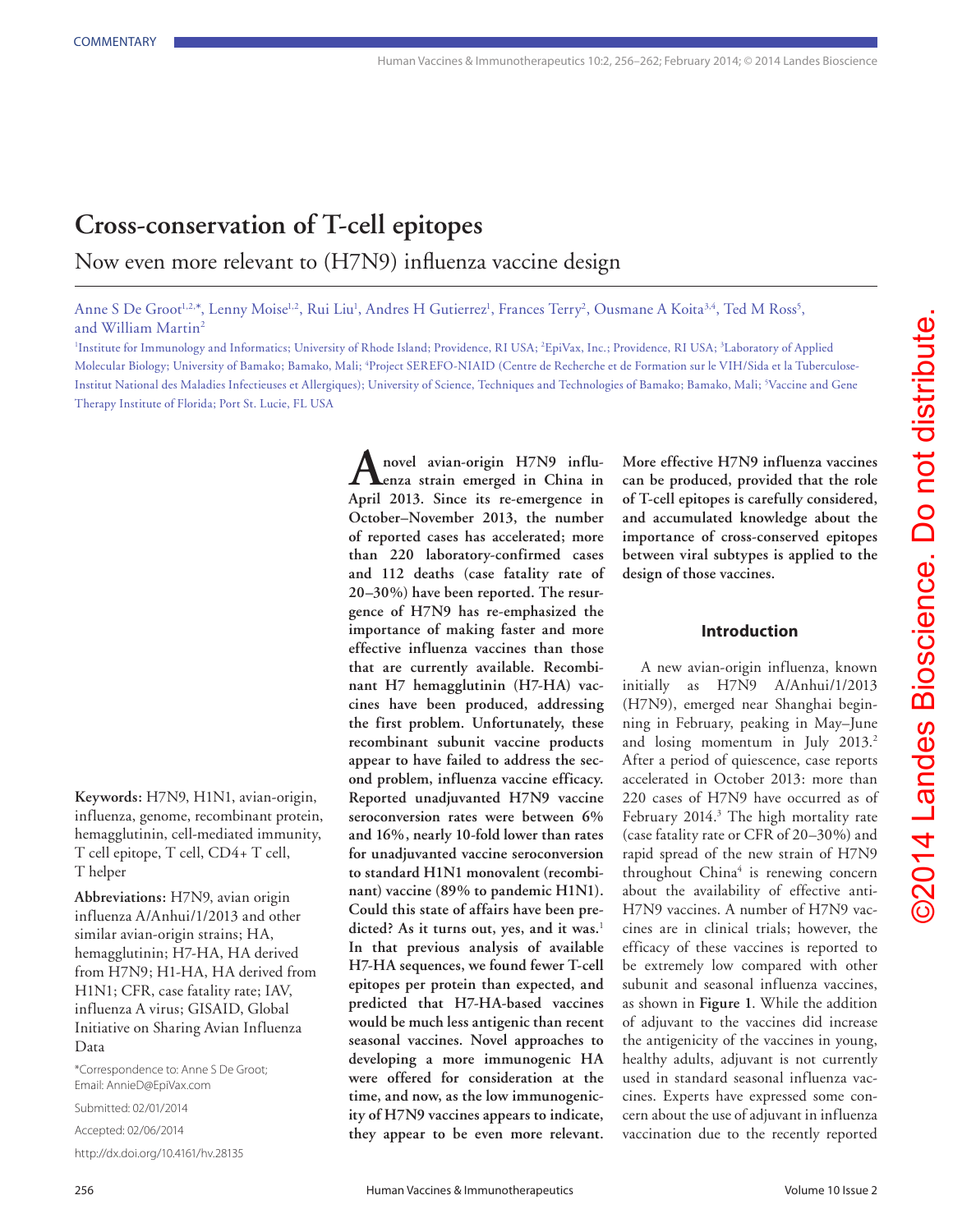

**Figure 1.** Comparative effectiveness of unadjuvanted monovalent recombinant vaccines (IAV H7N9 and H1N1) and seasonal trivalent vaccine. Percent effectiveness is shown, as percent of study cohort achieving "significant" seroconversion (see text). The Novartis vaccine company reported that H7N9 cell culture-produced vaccine without adjuvant produced seroconversion rates of 6%.<sup>20</sup> In contrast, the rate of seroconversion to unadjuvanted monovalent pandemic H1N1 was 89% in one study.<sup>23</sup> Rates of seroconversion to trivalent seasonal vaccine are 84% on average to the three strains of virus in the vaccine.<sup>25</sup>

association between adjuvanted influenza vaccines and narcolepsy in Finnish (and Swedish) children.<sup>5</sup>

The H7N9 genome was first made available on the GISAID website on April 2, 2013; it was rapidly analyzed and compared with other circulating H7-type viruses<sup>6-8</sup> and examined for potential antigenicity by our group.<sup>1</sup> By early 2013, European, American, and Asian influenza vaccine companies were entering clinical trials with recombinant subunit vaccines produced in protein-production cell  $lines.^{9,10}$ 

Our group viewed this approach to the production of H7N9 vaccines with some concern, because our previous analysis of the H7-HA sequence indicated that it had fewer than expected T-cell epitopes and would be poorly antigenic.<sup>1</sup> This analysis appears to be even more relevant in light of the new H7N9 vaccine efficacy data. Briefly, we estimated the immunogenic potential of the new influenza using well-established immunoinformatics tools.11-13 We then normalized the H7-HA T-cell epitope content to protein length, and compared it to other circulating influenza strains. As shown in **Figure 2**, H7-HA proteins and HA tested in H7N7 and H7N1 vaccines were found to contain 14–24% fewer T-cell epitopes (per length) than other circulating

strains of IAV (A/California/07/2009, A/Victoria/361/2011, and A/ Texas/50/2012).

H7-HA also appeared to be "deimmunized" and "tolerized" with respect the quantity and quality of T-cell epitopes expected in proteins of similar size (**Fig. 2**). De-immunization, or removal of T-cell epitopes, is a method employed by some viruses to evade human immune response. Tolerization relates to the introduction of T-cell epitopes that are highly conserved, on the T-cell receptor face, with a large number of other similar epitopes contained in the human genome. We recently observed de-immunization and tolerization of T-cell epitopes to be prevalent among viruses that are known to be commensal in human beings, such as Herpes simplex virus, Cytomegalovirus, and Epstein Barr virus.<sup>14</sup> This type of epitope analysis is especially relevant to influenza vaccine design, since the principles of protein engineering could be applied to correct these features and improve the antigenicity of recombinant subunit HA-based vaccines. Using a similar approach, we correctly predicted the antigenicity of influenza A/ California/04/2009 (H1N1), which is due in part to its substantial ration of T helper epitopes with the potential to cross-react with other seasonal  $H1N1$  strains,<sup>15,16</sup> a

finding that was later validated in studies performed by other groups.17-19

H7-HA stands out as a uniquely nonimmunogenic protein, which may be due to the paucity of T-cell epitopes that we described previously and to cross-conserved epitopes (with the human genome) that may further reduce its antigenicity. Here, we reiterate our hypothesis that the emerging avian-origin H7N9 2013 might behave like a "stealth" virus, using the T-cell epitope deimmunization and tolerization methods to evade human cellular and humoral immune response, and review these findings in the context of recently published vaccine efficacy and human serology reports.

## **H7N9 Vaccines: Current Status**

Two vaccine studies $20,21$  and one clinical serology study of H7N9-infected and exposed subjects<sup>22</sup> have been published or announced in the last few months. Novartis produced a monovalent inactivated vaccine in MDCK cells,<sup>9</sup> and Novavax produced a virus-like particle vaccine in insect cells.<sup>10</sup> The reported seroconversion rates to unadjuvanted H7N9 HA vaccines were extremely low (6–16%) as compared with the 89% seroconversion rate observed in response to subunit influenza vaccines in comparable studies of pandemic H1N1 HA.<sup>23-25</sup> According to the Novartis media release, the vaccine's protective immune response was only achieved after two doses of 15 µg of the MF59-adjuvanted vaccine (protective HAI titers in 85% of healthy subjects, 400 healthy volunteers, 18–64 y of age). In contrast, "…only 6% of subjects achieved a protective response when given two doses of the 15 µg unadjuvanted vaccine." Similarly low hemagglutination-inhibition (HAI) titers were achieved in the Novavax study: seroconversion and reciprocal antibody titers of 40 or more (…the value cited by regulatory authorities as having a potential association with clinical benefit) were only detected in 5.7% and 15.6% of participants receiving 15 μg and 45 μg of HA, respectively, without adjuvant. Addition of adjuvant to the Novavax vaccine significantly increased the level of HAI titers; more than 80% of participants receiving 5 μg of the HA vaccine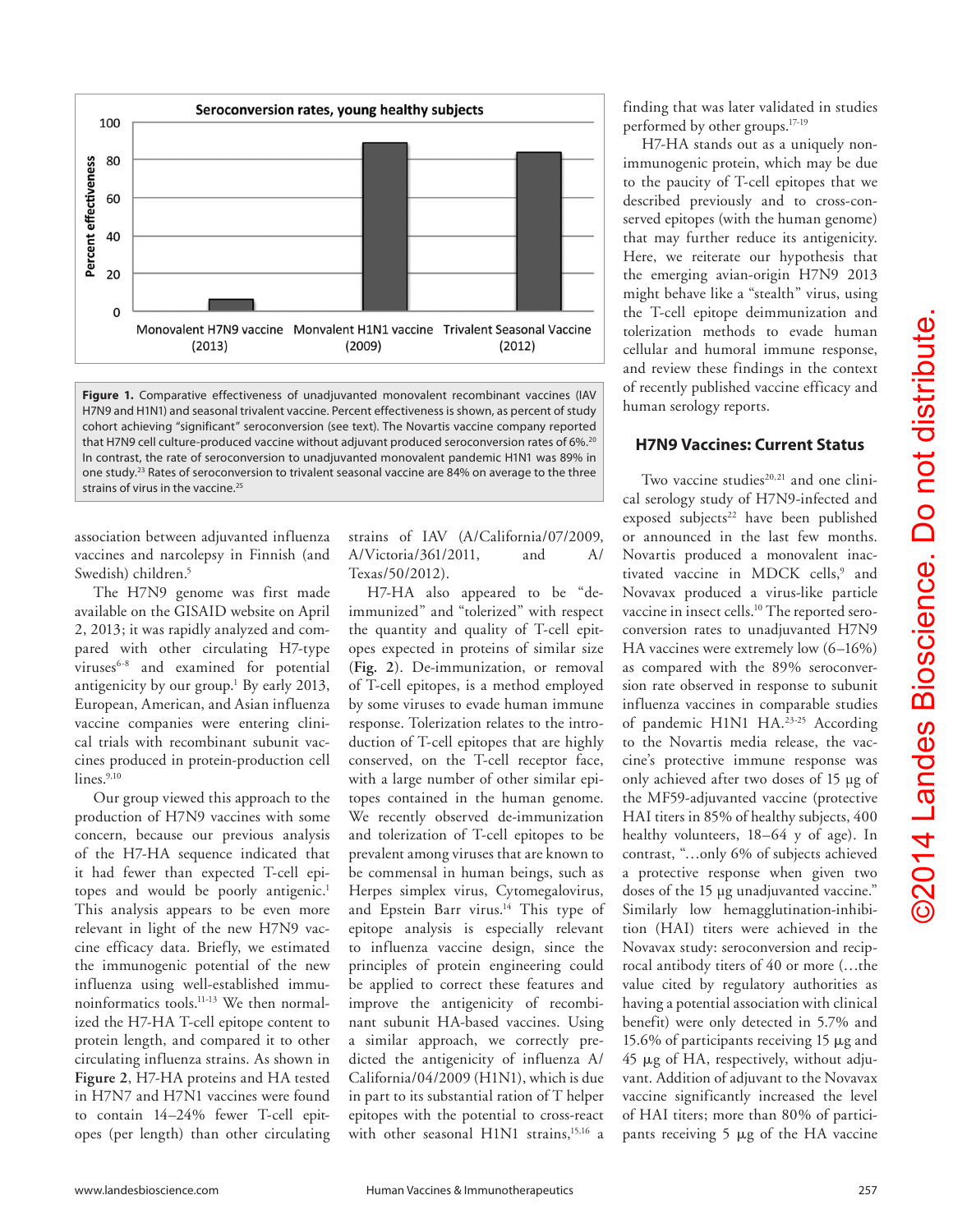with 60 units of adjuvant saponin-based ISCOMATRIX adjuvant seroconverted.

The low immunogenicity of H7-HA has been previously reported in pre-clinical (mouse) and clinical (human) studies. In one such previous study, a low-pathogenicity recombinant H7N7 virus was generated by reverse genetics and shown to protect mice against lethal infection with a high-pathogenicity H7N7 virus. Importantly, protection was only achieved with co-administration of adjuvant.<sup>26</sup> This subunit vaccine was developed by cloning the HA of influenza virus A/Mallard/ Netherlands/12/00 (H7N3) and the NA of influenza virus A/Netherlands/33/03 (H7N7) into the cell culture-adapted strain A/PR/8/34.

In a second study, a split H7N1 vaccine was prepared by reverse genetics and produced in a specialized cell line (PER. C6). The vaccine contained the internal genes of A/PR/8/34 with surface antigens of the highly pathogenic avian strain (A/ Chicken/Italy/13474/l99(H7N1). This vaccine was also observed to be poorly immunogenic in a Phase I clinical trial<sup>27</sup> even when given in two doses containing either 12 μg or 24 μg of HA alone or with aluminum hydroxide (Alum) adjuvant. This vaccine was found to induce only low antibody responses in humans, and again, only when formulated with the adjuvant.

These findings may have contributed to the decision by vaccine developers to compare unadjuvanted and adjuvanted H7N9 vaccines in side-by-side cohorts in the recent clinical studies described above. Adjuvanting H7N9 influenza vaccines is one approach to improving the antigenicity of H7-HA, and it may become necessary, but emerging associations between adjuvanted influenza vaccination and narcolepsy in Finland and Sweden<sup>5,28,29</sup> raise concern about the potential for adverse immune responses to occur.

#### **Human Infection and Seroconversion**

In the recent noteworthy seroepidemiology study performed by Guo et al., the protective antibody response against influenza A (H7N9) virus was investigated in 48 acute-phase and convalescent serum samples from 21 subjects



**Figure 2.** EpiMatrix Immunogenicity scale comparing the potential antigenicity of H7-HA to recent seasonal influenza A strain HA proteins. Using EpiMatrix and assessing each protein for overall T-cell epitope content, the protein scores are plotted on an immunogenicity scale that ranks the immunogenic potential of HA protein derived from recently-circulating strains of seasonal IAV (H1N1, H3N2) as compared with strains of avian-origin influenza. The set of avian-origin IAV strains have a low immunogenicity potential (below zero), EpiMatrix scores that are commonly associated with low immunogenicity proteins that do not effectively trigger IgG antibody responses. Scores are shown for H7-HA from several different sources, including the vaccines described in the text (refs. 22 and 23 [Anhui, scoring – 6.49], 28 [mallard, –7.12], and 29 [chicken, –6.43]). In contrast, H1N1 California, H3N2 Victoria, and H2N3 Texas, rank +19.22, +16.23, and +14.25 respectively). The EpiMatrix Immunogenicity Scale is derived by analyzing more than 10 000 random protein sequences for T cell epitope content and producing a score that reflects the normal distribution of T cell epitope content per protein length. Proteins scoring higher than 10 on this scale are usually antigenic; proteins scoring lower than 10 are generally poorly antigenic. Details on the methodology are available in reference 13 and other publications by the group.

with laboratory-confirmed infection.<sup>24</sup> Neutralizing anti-H7-HA antibodies were undetectable in samples collected up to 28 d after symptom onset but were observed at 29–37 d. This differs significantly from responses in pandemic H1N1 and H5N1 infections, which are observed at days 14–21. The avidity of serum IgG antibodies for H7-HA was also lower than that observed for H1-HA and H3-HA. Thus, the H7N9 virus infection stimulated delayed and weak antibody responses in the cases investigated by Guo et al., suggesting that vaccination using conventional approaches may also be inefficient.

According to the authors, weak antibody response and low avidity of the resulting anti-HA antibodies might play a role in the severity and duration of infections and the pathogenesis of H7N9 disease. The low titer of antibodies to HA resulting from infection is also noteworthy since serology is also used to detect infection in large population studies. If antibody titers are low among infected individuals, it is possible that the prevalence of exposure to H7N9 might be underreported. One consequence of under-diagnosis is known as the tip of the iceberg phenomenon (prevalence is underestimated due to under-reporting). Indeed, a number of H7N9 cases in China were only identified following routine serosurveillance.30 Should human-to-human transmission of H7N9 begin, other means of identifying infected individuals in large surveys (such as T-cell assays) may be needed, as they may prove to be more accurate than serology.

#### **Epidemiology, Morbidity, and Mortality**

The first cases of human infection with H7N9 were detected in residents of the city of Shanghai and in residents of Anhui province.<sup>2</sup> The number of cases peaked in May–June and decreased during the summer, but the virus re-emerged in October 2013.<sup>6</sup> As of February 1st 2014, more than 280 laboratory-confirmed cases of human infection have already been reported. That is nearly half as many as have occurred for H5N1 (566, as of December 2014),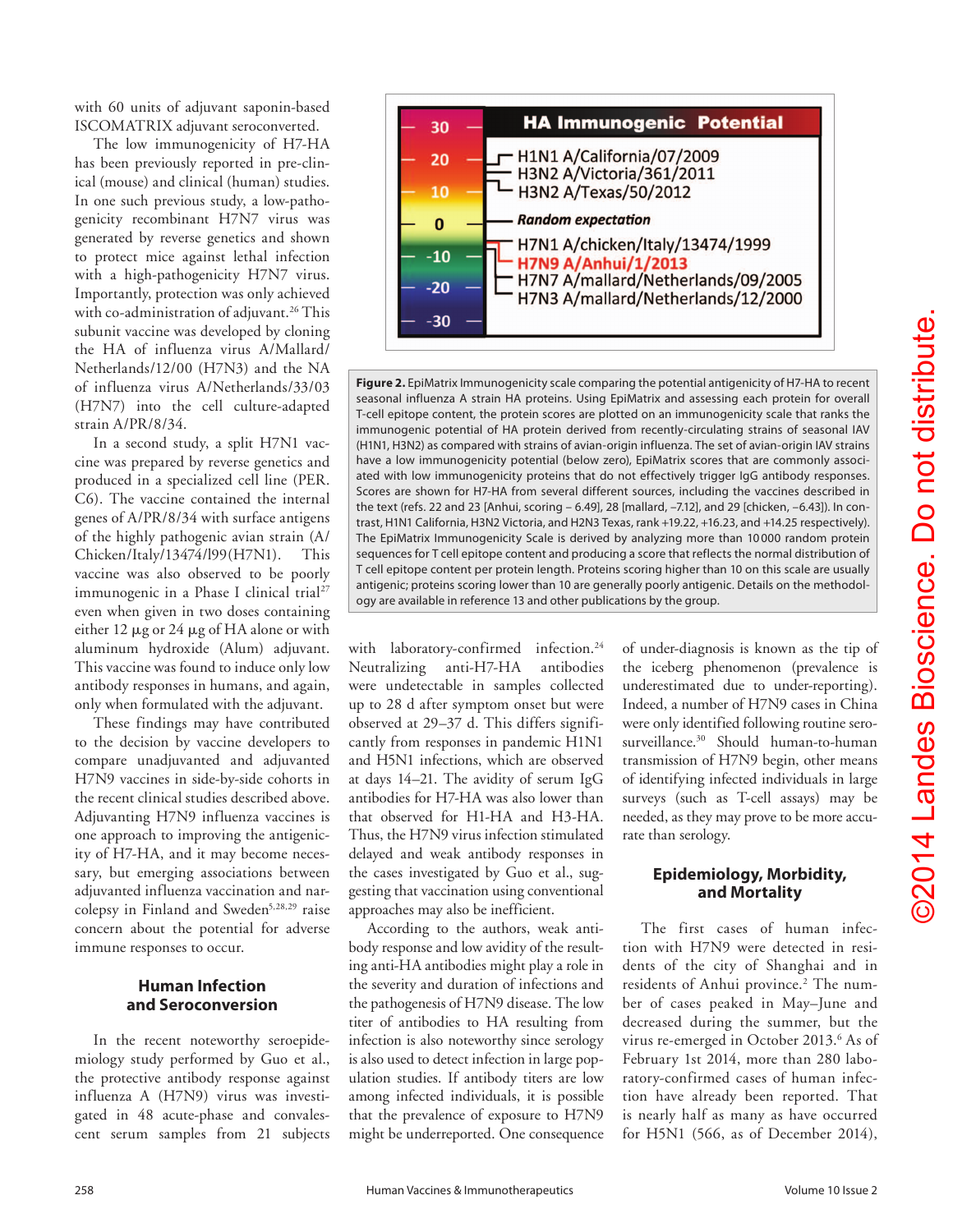

**Figure 3.** Contrasting TCR-epitope networks of 'classic' T-cell epitopes from pH1N1 and H7N9 HA. Human genome T cell epitope conservation defined by JanusMatrix<sup>53</sup> is illustrated using Cytoscape. Here, the more limited human conservation of TCR-facing residues for the T cell epitope in Influenza A/H1N1 2009/CA (pH1N1; three 9-mers, with 0, 2, or 8 human conserved epitopes), contrasts with a similar epitope in H7N9 (three 9-mers, with 9, 13, or 2 human conserved epitopes). A detailed description of the JanusMatrix tool is available in reference 53.

and they are accumulating at a pace that is five times faster than H5N1. Even more worrisome, the number of cases reported in a single province (Zhejiang) over the last two-month period (December 2013–January 2014) already exceeds the peak number of cases in the same region, per two month period, last year.<sup>31</sup>

H7N9 is "non-pathogenic" in birds but pathogenic in humans. In humans, the CFR is 22%3 ; some experts believe that there are quite a few cases that are not laboratory-confirmed, thus the CFR may be lower. Most patients initially developed an influenza-like illness that progressed to respiratory distress syndrome.<sup>2</sup> The median age of laboratory-confirmed cases is 56 y, but there is a wide age range (from infant to 91). Infections in men are more frequently reported than in women. In a recent study of 82 confirmed cases with information on possible exposures, 63 (77%) of the cases had contact with live animals at or near the time of infection.<sup>4,5</sup> Poultry and other live birds (including pet birds) have been identified as the likely source of infection, although the prevalence of H7N9 influenza in poultry flocks remains extremely low, and a direct link has not yet been proven. The lack of any evidence of circulating H7N9 in poultry has lead some to postulate that another, potentially mammalian,

vector is transmitting H7N9 to humans. Of note, the virus appears to have a "mammalian signature," according to experts at the National Institute for Infectious Disease.<sup>9</sup>

## **Public Health Concerns**

There are four important reasons why public health officials are on high alert regarding H7N9: First, individual cases of nearly identical H7N9 viral infections have been identified in a wide range of locations within China in a very short period of time. Cases have been reported from 11 provinces in China and two municipalities (Beijing and Shanghai). Taiwan reported two cases imported from Jiangsu, and Hong Kong reported three cases imported from Guangdong.4 The wide distribution of cases strongly suggests that the virus is already widespread in an as-yet-unidentified reservoir population, although humanto-human transmission is rare.<sup>32</sup> Second, H7N9 subtype influenza has never before infected humans to a significant extent, meaning the human population has little or no pre-existing immunity. This clearly contributes to the extremely high mortality rate, which ranges between 20 and 30% of individuals.33,34 Third, higher rates of human infection by the emerging H7N9, as reported to occur over the most recent

time period, are worrisome because each transmission may be associated with mutations in the viral sequence that increase the likelihood of human-to-human transmission. The pace of human infection appears to have accelerated in recent months.<sup>3</sup> According to a recently-published report, the virus can be transmitted between mammals (guinea pigs and ferrets).<sup>35,36</sup> More infections may lead to the chance occurrence of the one or two mutations that would enable either drug resistance to occur,37 or enable the virus to achieve full adaptation for human-to-human transmission.30 And fourth, there is no reason to believe that the H7N9 virus will remain geographically confined to China. Not only do wild bird flyways provide a convenient route of spread to Africa, Europe, and North America, 38,39 but also human flyways<sup>40</sup> (see the recent report of the arrival of H5N1 in North America, ref. 41) provide an easy means to transmit H7N9, should mutations to H7N9 that enable human-tohuman transmission occur.

Transport of H7N9 along poultry trade routes or wild bird migration routes appears to be highly likely (**Fig. 3**). Should H7N9 spill over the borders of China to nearby countries such as Vietnam (through local, unregulated poultry trade), or more distantly by bird flyways to Africa, it is likely to cause an even greater number of human cases. Poultry stock is ubiquitous and contact between humans and food animals is extensive in most developing world countries. In addition, influenza vaccination campaigns are unheard of, although infrastructure does exist for door-to-door vaccination programs; these have been implemented in the context of polio outbreaks. Little is known about the epidemic burden of IAV among African communities, and information about IAV circulation in the population has only emerged recently (with H1N1 in 2009).<sup>42</sup> From those studies, it is clear that IAV can be introduced by two routes: first by travelers, (e.g., Malian workers returning home from Europe<sup>42</sup>); and second by birds. One important location where avian transmission might occur is the inner Niger Delta in Mali, a wetland of 3000 000 hectares with flood plains, lakes, river branches, and small pockets of flood forest that plays an extremely important role in bird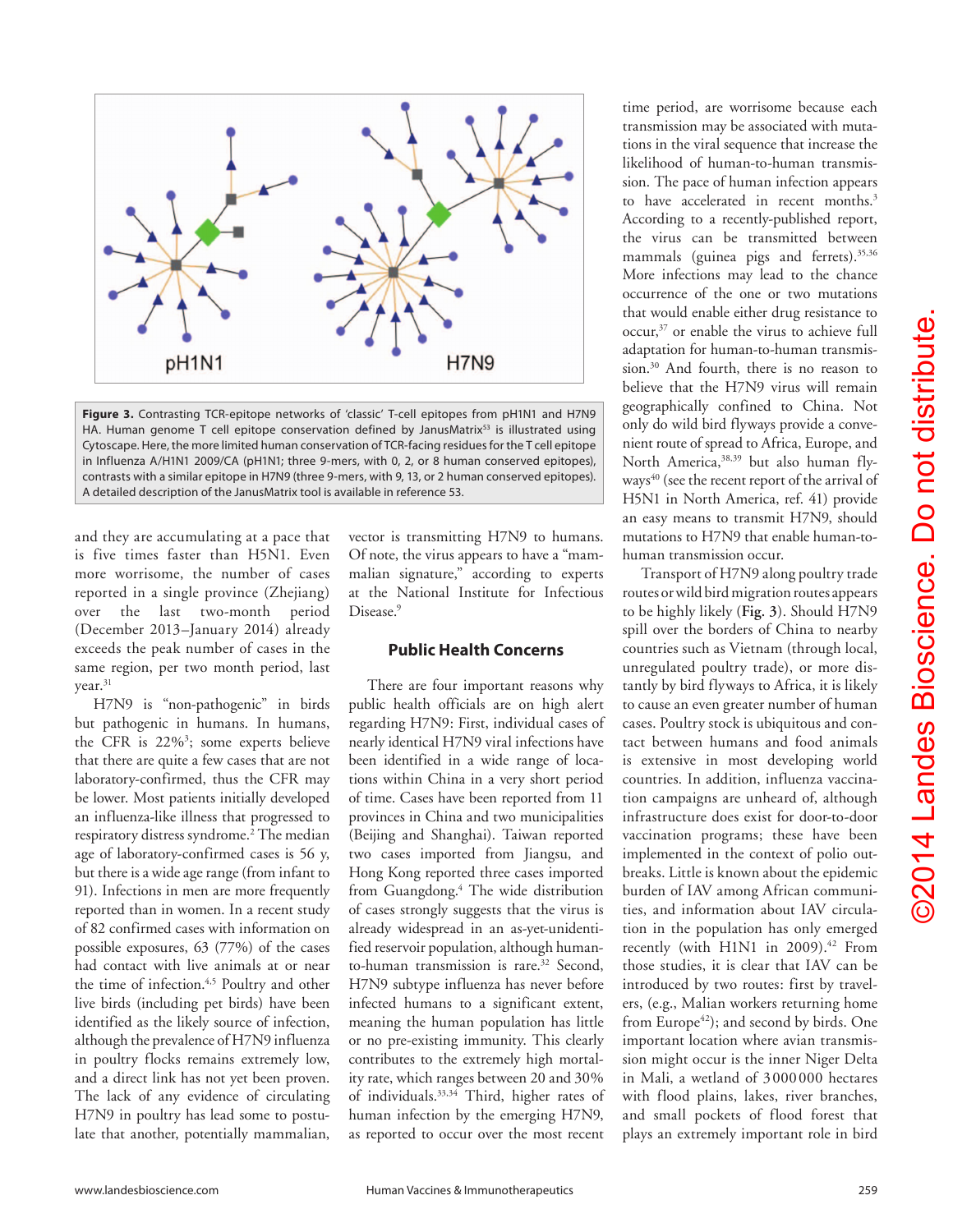migration throughout Africa. Endogenous circulation of H1N1 has been observed on the Inner Niger Delta, where the human seroconversion rate has been reported to be about  $13\%$ .<sup>43</sup> A third factor that may also contribute to the spread of H7N9 to developing world countries, should human-tohuman transmission become possible, is the increased mobility of Chinese workers worldwide.<sup>44</sup> Taken together, the potential for H7N9 is of great concern for developing world countries in Asia and Africa. Scientists, infectious disease experts, and public health officials are watching the reemergence of H7N9 and its spread within China with growing concern.

#### **Novel Vaccines: Strategies That Will Work**

Should H7N9 develop pandemic potential, novel strategies for improving the immunogenicity of vaccines for this unique low-immunogenicity strain of avian-origin influenza will be needed. Several approaches to improving the next generation of H7N9 or other IAV vaccines are reviewed here.

## **Introduction of cross-conserved T-cell epitopes**

In 2009, we anticipated the importance of cross-conserved epitopes in the context of pandemic H1N1 influenza in a comprehensive analysis that was published shortly after the emergence of the new strain.15 There was considerable support for this hypothesis in published studies involving exposure or vaccination and heterotypic challenge in animal models.21,45-47 Thus, we argued, the reason for the unusual age distribution of H1N1 2009 cases was that older individuals might have established a cross-reactive cell-mediated immune response to novel H1N1 due to vaccination or exposure to previously-circulating influenza H1N1 (from strains circulating after the 1918 epidemic and again in 1977<sup>48</sup>). While cross-reactive memory T-cell responses (in the absence of a cross-reactive humoral immune response) may not have provided complete protection against infection, it is possible that the severity of the illness was reduced, leading to a lower hospitalization rate and lower reports of H1N1 in this age group, as was observed



**Figure 4.** Wild bird flyways showing the connection between Asia and Africa. From Ian Mackay's blog "Viruses Down Under," bird flyways that may contribute to H7N9 spread. Used with permission from http://virologydownunder.blogspot.com/2013/09/h7n9-in-wild-birdsa-review-of-literature.html, accessed 1 February 2014.

in a case-control study from Mexico.<sup>49</sup> Since then, we have carried this work further by confirming the predictions and developing novel vaccines that incorporate highly cross-strain-conserved CD4+ T-cell epitopes across a broad range of H1N1 influenza sequences.<sup>50-52</sup> Similarly, H7N9 epitopes that are conserved in circulating seasonal influenza strains may contribute to recovery from infection. Serum IgG samples from H7N9-infected patients were shown to recognize H1 and H3 hemagglutinins,  $24$  suggesting that a portion of their influenza memory CD4+ T-cell repertoire may cross-react with H7N9 sequences. Thus, introduction of T-cell epitopes that are highly cross-conserved (with other seasonal influenza A strains), or attaching an epitope string to HA, might boost the humoral immune response to H7-HA. We are currently engaged in the production of an epitopeboosted H7 protein.

#### **Reduction of T-cell epitopes that might lower immunogenicity**

Before moving forward with vaccines containing highly cross-conserved T-cell epitopes, we have become interested in determining whether epitopes conserved with the human genome might also

influence the immunogenicity of H7N9 HA. We recently published a description of the differential distribution of epitopes that are highly cross-conserved with the human genome among human viral pathogens. Not surprisingly, commensal viruses such as Herpes simplex virus 1 and 2, Epstein Barr virus, and Cytomegalovirus had more of these types of epitopes that are cross-conserved with the human genome, than human pathogens that are not commensal (Variola and Marburg viruses, for example<sup>14</sup>). Access to advanced computational TCR-modeling technology such as the JanusMatrix tool<sup>53</sup> make it possible to screen for such potential cross-reactivities. In research that is in preparation for publication, we have identified human genome-conserved epitopes derived from H7N9 influenza that may diminish T-cell responsiveness and significantly influence the outcome of vaccination and infection. Shown in **Figure 4** are similar HA protein epitopes derived from H1N1 and H7N9. In preliminary studies using PBMCs from H7N9-naïve donors, we found that (1) H7N9-unique epitopes generated limited immune responses in human IFNγ ELISpot assays; (2) H7N9 epitopes that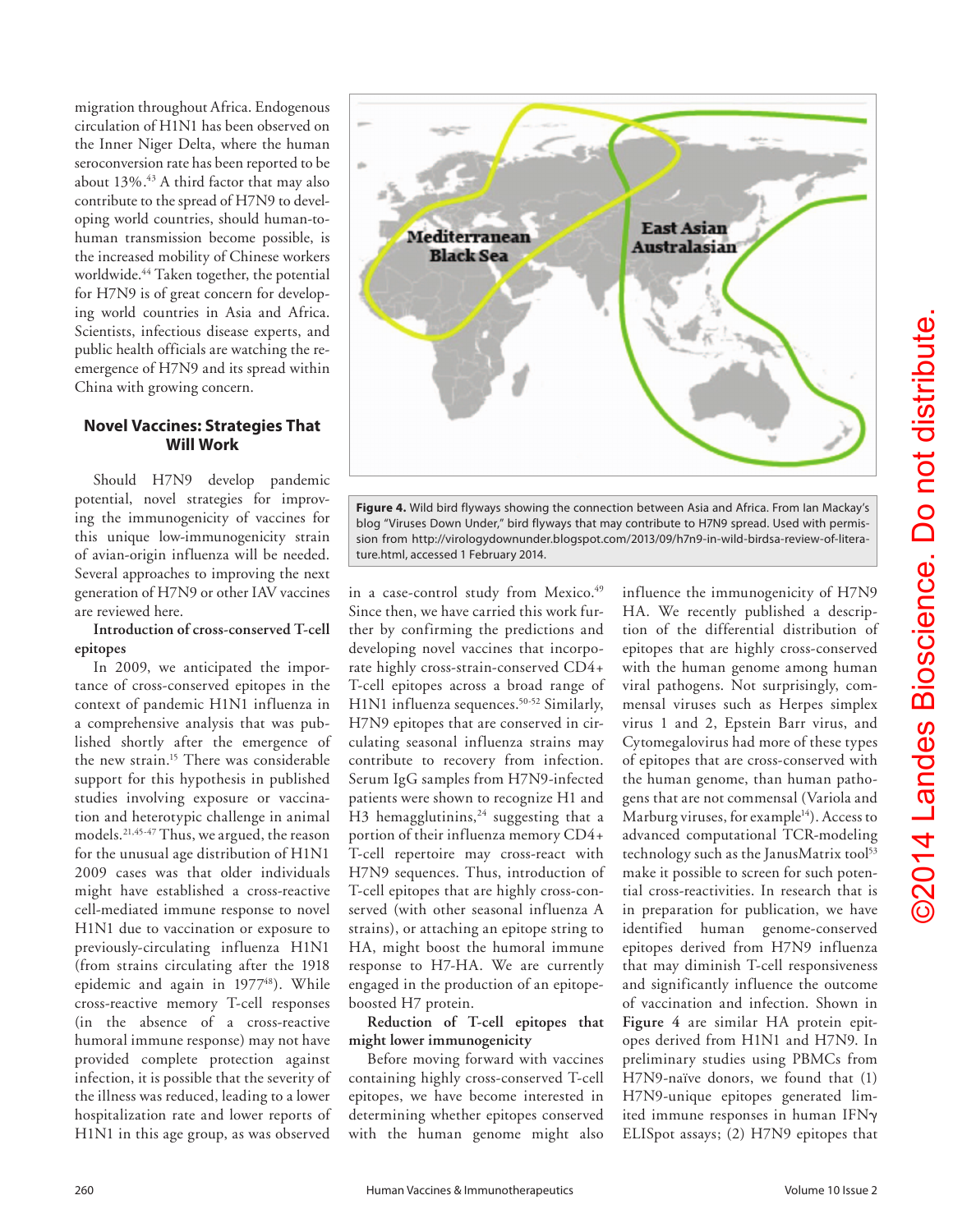were highly cross-conserved with other circulating strains generated strong T-cell responses, and (3) epitopes that are crossconserved with the human genome and with other circulating strains generated diminished T-cell responses, by comparison (Rui Liu, unpublished). What is not yet known, and will be critical to define, is how these opposing T-cell responses are integrated in an individual's protective immune response, as measured by the generation of effective neutralizing (HAI) and binding antibodies.

#### **Conclusion**

H7N9 viruses, along with many other emerging subtypes influenza, challenge our thinking on how to develop faster, more efficacious vaccines. Seasonal influenza viruses have adapted to the human host for many years following the introduction of a novel subtype. Therefore, humans have memory immune responses that can be recalled in a traditional influenza vaccine each flu season. In contrast, people have no memory responses to new, emerging influenza. Following the emergence of novel H1N1, we determined that many cross-reactive T-cell epitopes were present in the viral genome, and a crossreactive T-cell response was subsequently shown to contribute to significant protection against the novel strain. In contrast, as the analysis of critical H7N9 gene products (HA, NA) demonstrates, there is only limited potential for cross-reactive immune responses to this novel, avianorigin influenza strain.

The challenge of developing an efficacious H7N9 vaccine is further heightened by the presence of T-cell epitopes in the H7N9 HA that may cross-react with the human genome, which may alter or suppress immune response to the emerging H7N9 virus. This landscape forces vaccinologists and vaccine manufacturers to think outside the box and develop novel strategies to enhance the immunogenic potential for vaccines against these viruses. Careful vaccine engineering that enriches for immunogenic T-cell epitopes appears to be an excellent strategy to enhance both the antibody and cellular responses against H7N9 antigens, thereby reducing viral titers in the nasal and lung mucosa,

reducing transmission, and protecting against severe morbidity and death.

#### **Disclosure of Potential Conflicts of Interest**

Coauthors A.D.G., W.M., L.M., and F.T. are employees of EpiVax, and two (A.D.G., W.M.) are majority stockholders. These authors recognize the presence of a potential conflict of interest and affirm that the information represented in this paper is original and unbiased observations. R.L., A.H.G., O.A.K., and T.M.R. declare no competing interests.

#### **Acknowledgments**

The authors each made substantial contributions to conception and design, acquisition of data or analysis, and interpretation of data; they also contributed to drafting the article or reviewing/revising it critically for important intellectual content. They are grateful to AJ Vincelli, Christine Boyle, and Kelsey Confreda of EpiVax for their many contributions to the finalization of this manuscript, and to Matt Ardito for the initial immunoinformatics analysis.

#### **References**

- 1. De Groot AS, Ardito M, Terry F, Levitz L, Ross T, Moise L, Martin W. Low immunogenicity predicted for emerging avian-origin H7N9: implication for influenza vaccine design. Hum Vaccin Immunother 2013; 9:950-6; PMID:23807079; http://dx.doi. org/10.4161/hv.24939
- 2. Gao R, Cao B, Hu Y, Feng Z, Wang D, Hu W, Chen J, Jie Z, Qiu H, Xu K, et al. Human infection with a novel avian-origin influenza A (H7N9) virus. N Engl J Med 2013; 368:1888-97; PMID:23577628; http:// dx.doi.org/10.1056/NEJMoa1304459
- 3. As 8 new H7N9 influenza infections confirmed in Jiangsu Province, Zhejiang Province and Guangdong Province in China, CECC for H7N9 influenza advises people traveling overseas to take preventive measures to ward off infection [Internet]. Taipei City, Taiwan (R.O.C.): CDC. (Centers for Disease Control), R.O.C. (Taiwan); 2014 29 Jan [cited 2014 29 Jan]. Available from: http://www.cdc.gov.tw/english/info.aspx?treeid=bc2d4e89b154059b&nowtreei d=ee0a2987cfba3222&tid=03ECBB84CD82E4FB.
- 4. Rapid risk assessment: Human infection with a novel avian influenza A(H7N9) virus, China – Third update [Internet]. Stockholm, Sweden: European Centre for Disease Prevention and Control; 2014 27 Jan [cited 2014 27 Jan]. Available from: http:// ecdc.europa.eu/en/publications/Publications/influenza-AH7N9-China-rapid-risk-assessment-27-January-2014.pdf
- 5. Partinen M, Saarenpää-Heikkilä O, Ilveskoski I, Hublin C, Linna M, Olsén P, Nokelainen P, Alén R, Wallden T, Espo M, et al. Increased incidence and clinical picture of childhood narcolepsy following the 2009 H1N1 pandemic vaccination campaign in Finland. PLoS One 2012; 7:e33723; PMID:22470463; http://dx.doi.org/10.1371/journal.pone.0033723
- 6. GISAID: Global Initiative on Sharing all Influenza Data [Internet]. Munich: GISAID; [cited date: 1 Feb 2014]. Available from: http://platform.gisaid.org
- Liu D, Shi W, Shi Y, Wang D, Xiao H, Li W, Bi Y, Wu Y, Li X, Yan J, et al. Origin and diversity of novel avian influenza A H7N9 viruses causing human infection: phylogenetic, structural, and coalescent analyses. Lancet 2013; 381:1926-32; PMID:23643111; http:// dx.doi.org/10.1016/S0140-6736(13)60938-1
- 8. Kageyama T, Fujisaki S, Takashita E, Xu H, Yamada S, Uchida Y, Neumann G, Saito T, Kawaoka Y, Tashiro M. Genetic analysis of novel avian A(H7N9) influenza viruses isolated from patients in China, February to April 2013. Euro Surveill 2013; 18:20453; PMID:23594575
- 9. Dormitzer PR, Suphaphiphat P, Gibson DG, Wentworth DE, Stockwell TB, Algire MA, Alperovich N, Barro M, Brown DM, Craig S, et al. Synthetic generation of influenza vaccine viruses for rapid response to pandemics. Sci Transl Med 2013; 5:85ra68; PMID:23677594; http://dx.doi. org/10.1126/scitranslmed.3006368
- 10. Smith GE, Flyer DC, Raghunandan R, Liu Y, Wei Z, Wu Y, Kpamegan E, Courbron D, Fries LF $3^{\rm rd}$ , Glenn GM. Development of influenza H7N9 virus like particle (VLP) vaccine: homologous A/Anhui/1/2013 (H7N9) protection and heterologous A/chicken/ Jalisco/CPA1/2012 (H7N3) cross-protection in vaccinated mice challenged with H7N9 virus. Vaccine 2013; 31:4305-13; PMID:23891795; http://dx.doi. org/10.1016/j.vaccine.2013.07.043

11. De Groot AS, Ardito MA, Tassone R, Knopf P, Moise L, Martin W. Development of Vaccines: From Discovery to Clinical Testing. First Edition. John Wiley and Sons; c2011. Chapter 3, Tools for Vaccine Design: Prediction and Validation of Highly Immunogenic and Conserved Class II Epitopes and Development of Epitope-driven Vaccines. pp. 65-94. Available from: http://tinyurl.com/ Dvt-of-Vaccines-Chapt-3

- Moise L, McMurry JA, Buus S, Frey S, Martin WD, De Groot AS. In silico-accelerated identification of conserved and immunogenic variola/vaccinia T-cell epitopes. Vaccine 2009; 27:6471-9; PMID:19559119; http://dx.doi.org/10.1016/j.vaccine.2009.06.018
- 13. Moise L, Buller RM, Schriewer J, Lee J, Frey SE, Weiner DB, Martin W, De Groot AS. VennVax, a DNA-prime, peptide-boost multi-T-cell epitope poxvirus vaccine, induces protective immunity against vaccinia infection by T-cell response alone. Vaccine 2011; 29:501-11; PMID:21055490; http://dx.doi. org/10.1016/j.vaccine.2010.10.064
- 14. He L, De Groot AS, Gutierrez AH, Martin WD, Moise L, Bailey-Kellogg C. Integrated assessment of predicted MHC binding and cross-conservation with self reveals patterns of viral camouflage. BMC Bioinformatics 2014; (Forthcoming)
- 15. De Groot AS, Ardito M, McClaine EM, Moise Martin WD. Immunoinformatic comparison of T-cell epitopes contained in novel swine-origin influenza A (H1N1) virus with epitopes in 2008- 2009 conventional influenza vaccine. Vaccine 2009; 27:5740-7; PMID:19660593; http://dx.doi. org/10.1016/j.vaccine.2009.07.040
- 16. De Groot AS, McClaine E, Moise L, Martin W. Time for T?: Thoughts about the 2009 novel H1N1 influenza outbreak and the role of T-cell epitopes in the next generation of influenza vaccines. Hum Vaccin 2010; 6:161-3; PMID:20431339; http://dx.doi. org/10.4161/hv.6.2.11333
- 17. Greenbaum JA, Kotturi MF, Kim Y, Oseroff C, Vaughan K, Salimi N, Vita R, Ponomarenko J, Scheuermann RH, Sette A, et al. Pre-existing immunity against swine-origin H1N1 influenza viruses in the general human population. Proc Natl Acad Sci U S A 2009; 106:20365-70; PMID:19918065; http:// dx.doi.org/10.1073/pnas.0911580106